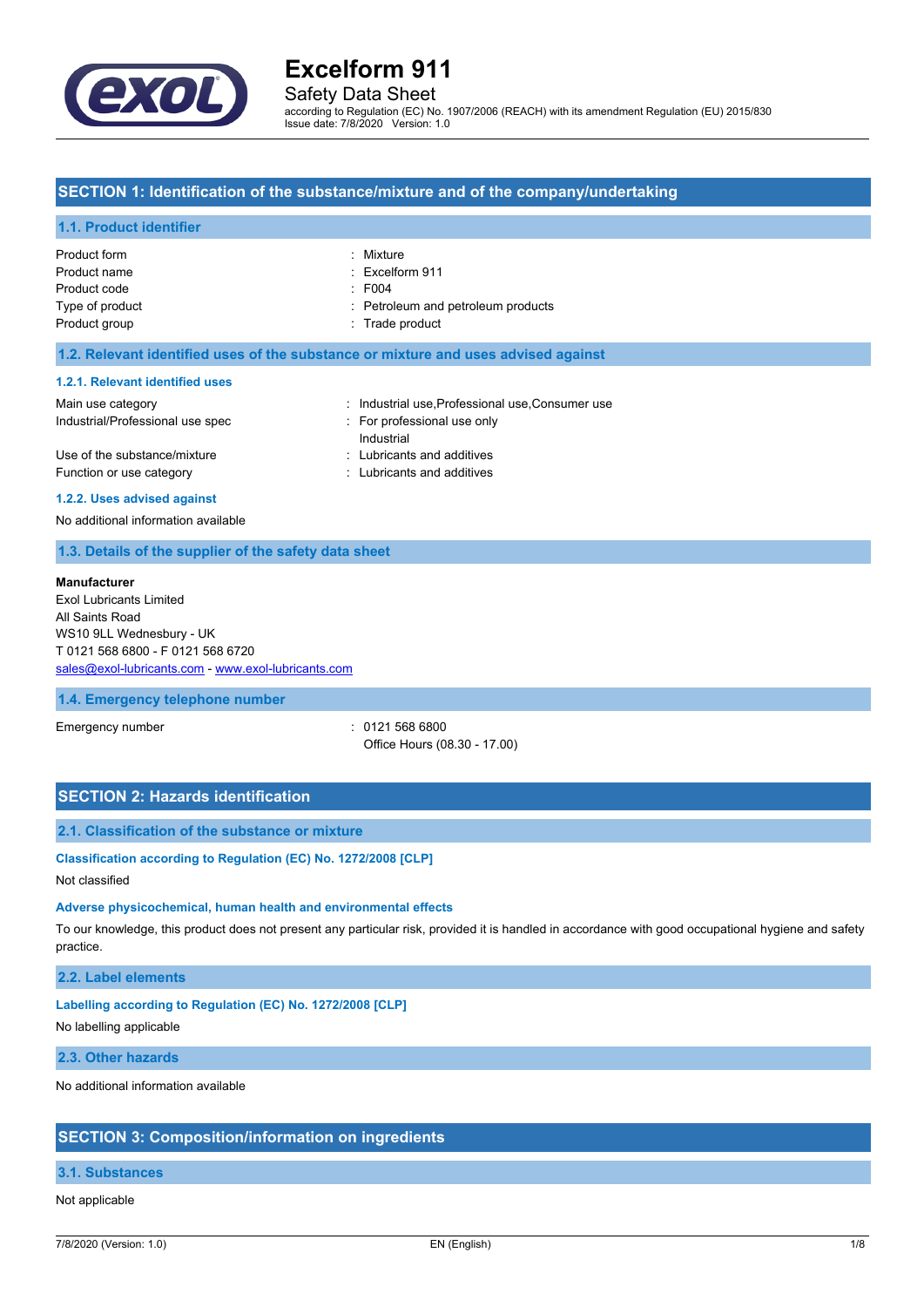# Safety Data Sheet

according to Regulation (EC) No. 1907/2006 (REACH) with its amendment Regulation (EU) 2015/830

#### **3.2. Mixtures**

| <b>Name</b>                                                                                                                            | <b>Product identifier</b>                                                 | $\frac{9}{6}$   | <b>Classification according to</b>                                                        |
|----------------------------------------------------------------------------------------------------------------------------------------|---------------------------------------------------------------------------|-----------------|-------------------------------------------------------------------------------------------|
|                                                                                                                                        |                                                                           |                 | <b>Regulation (EC) No.</b><br>1272/2008 [CLP]                                             |
| Baseoil - Unspecified - Distillates (Petroleum),<br>Hydrotreated Heavy Paraffinic                                                      | (CAS-No.) 64742-54-7<br>(EC-No.) 265-157-1<br>(EC Index-No.) 649-467-00-8 | $\geq 10 - 520$ | Asp. Tox. 1, H304                                                                         |
| Baseoil - Unspecified - Distillates (Petroleum),<br>Solvent-Dewaxed Heavy Paraffinic                                                   | (CAS-No.) 64742-65-0<br>(EC-No.) 265-169-7<br>(EC Index-No.) 649-474-00-6 | $\geq 10 - 520$ | Asp. Tox. 1, H304                                                                         |
| methyl methacrylate; methyl 2-methylprop-2-enoate;<br>methyl 2-methylpropenoate<br>substance with a Community workplace exposure limit | (CAS-No.) 80-62-6<br>(EC-No.) 201-297-1<br>(EC Index-No.) 607-035-00-6    | ${}_{0.25}$     | Flam. Liq. 2, H225<br>STOT SE 3, H335<br>Skin Irrit. 2, H315<br><b>Skin Sens. 1, H317</b> |

Full text of H-statements: see section 16

| <b>SECTION 4: First aid measures</b>                                                                                                                       |                                                                                                                                                                                                             |
|------------------------------------------------------------------------------------------------------------------------------------------------------------|-------------------------------------------------------------------------------------------------------------------------------------------------------------------------------------------------------------|
| 4.1. Description of first aid measures                                                                                                                     |                                                                                                                                                                                                             |
| First-aid measures after inhalation<br>First-aid measures after skin contact<br>First-aid measures after eye contact<br>First-aid measures after ingestion | : Remove person to fresh air and keep comfortable for breathing.<br>: Wash skin with plenty of water.<br>: Rinse eyes with water as a precaution.<br>: Call a poison center or a doctor if you feel unwell. |
| 4.2. Most important symptoms and effects, both acute and delayed                                                                                           |                                                                                                                                                                                                             |
|                                                                                                                                                            |                                                                                                                                                                                                             |

No additional information available

**4.3. Indication of any immediate medical attention and special treatment needed**

Treat symptomatically.

| <b>SECTION 5: Firefighting measures</b>                    |                                                                                                                                           |  |
|------------------------------------------------------------|-------------------------------------------------------------------------------------------------------------------------------------------|--|
| 5.1. Extinguishing media                                   |                                                                                                                                           |  |
| Suitable extinguishing media                               | : Water spray. Dry powder. Foam. Carbon dioxide.                                                                                          |  |
| 5.2. Special hazards arising from the substance or mixture |                                                                                                                                           |  |
| Hazardous decomposition products in case of fire           | : Toxic fumes may be released.                                                                                                            |  |
| 5.3. Advice for firefighters                               |                                                                                                                                           |  |
| Protection during firefighting                             | Do not attempt to take action without suitable protective equipment. Self-contained<br>breathing apparatus. Complete protective clothing. |  |

| <b>SECTION 6: Accidental release measures</b> |                                                                                                                                                                |  |
|-----------------------------------------------|----------------------------------------------------------------------------------------------------------------------------------------------------------------|--|
|                                               | 6.1. Personal precautions, protective equipment and emergency procedures                                                                                       |  |
| 6.1.1. For non-emergency personnel            |                                                                                                                                                                |  |
| Emergency procedures                          | Ventilate spillage area.                                                                                                                                       |  |
| 6.1.2. For emergency responders               |                                                                                                                                                                |  |
| Protective equipment                          | : Do not attempt to take action without suitable protective equipment. For further information<br>refer to section 8: "Exposure controls/personal protection". |  |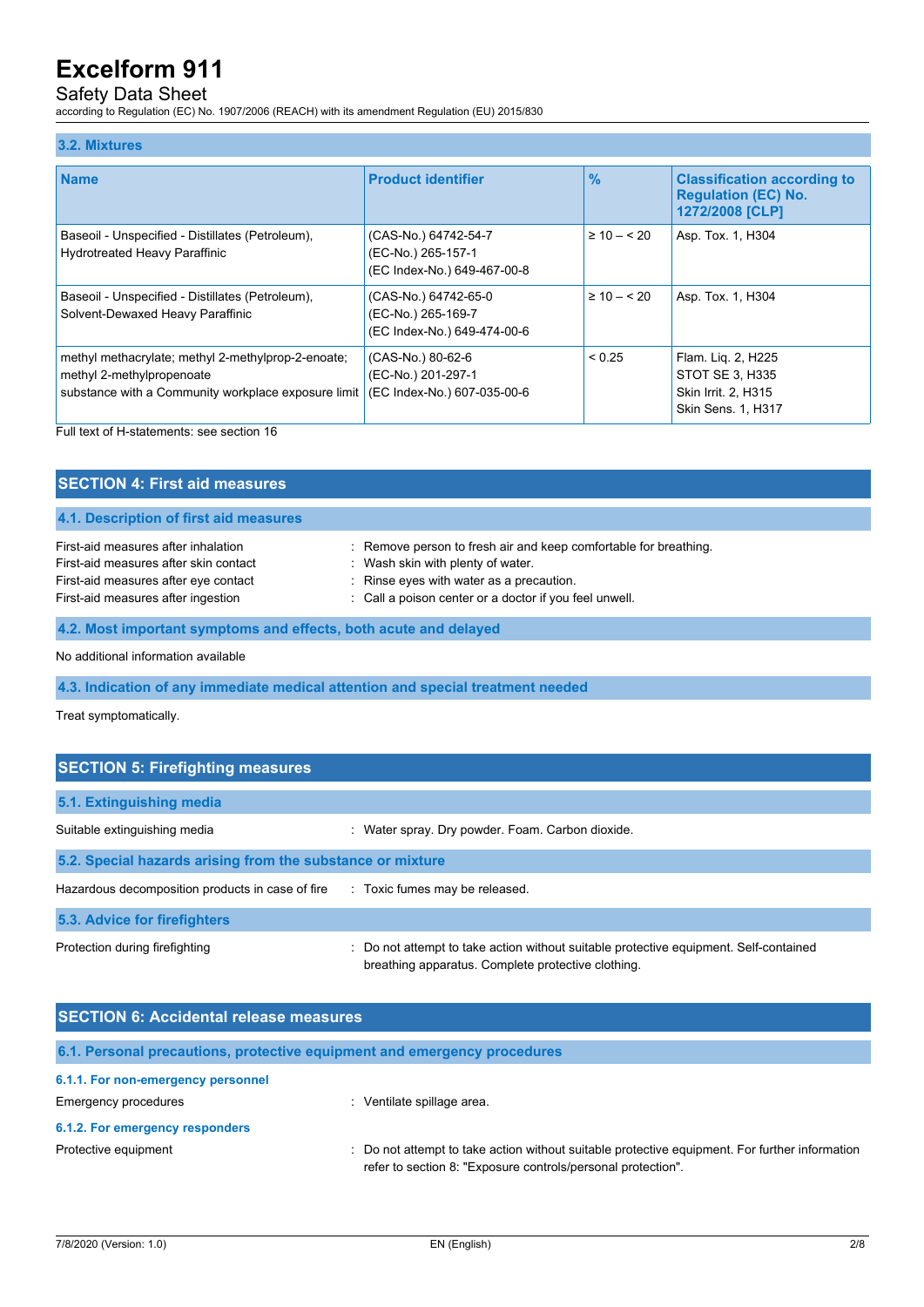# Safety Data Sheet

according to Regulation (EC) No. 1907/2006 (REACH) with its amendment Regulation (EU) 2015/830

#### **6.2. Environmental precautions**

#### Avoid release to the environment.

| 6.3. Methods and material for containment and cleaning up |                                                                                                                    |
|-----------------------------------------------------------|--------------------------------------------------------------------------------------------------------------------|
| Methods for cleaning up<br>Other information              | : Take up liquid spill into absorbent material.<br>: Dispose of materials or solid residues at an authorized site. |
| 6.4. Reference to other sections                          |                                                                                                                    |

For further information refer to section 13.

| <b>SECTION 7: Handling and storage</b>                            |                                                                                                                                                                                            |
|-------------------------------------------------------------------|--------------------------------------------------------------------------------------------------------------------------------------------------------------------------------------------|
| 7.1. Precautions for safe handling                                |                                                                                                                                                                                            |
| Precautions for safe handling<br>Hygiene measures                 | Ensure good ventilation of the work station. Wear personal protective equipment.<br>: Do not eat, drink or smoke when using this product. Always wash hands after handling the<br>product. |
| 7.2. Conditions for safe storage, including any incompatibilities |                                                                                                                                                                                            |

Storage conditions **Storage conditions** : Store in a well-ventilated place. Keep cool.

**7.3. Specific end use(s)**

No additional information available

# **SECTION 8: Exposure controls/personal protection 8.1. Control parameters methyl methacrylate; methyl 2-methylprop-2-enoate; methyl 2-methylpropenoate (80-62-6) EU - Occupational Exposure Limits** Local name Methyl methacrylate IOELV TWA (ppm) 30 ppm IOELV STEL (ppm) 100 ppm Regulatory reference **COMMISSION DIRECTIVE 2009/161/EU United Kingdom - Occupational Exposure Limits** Local name Methyl methacrylate WEL TWA  $(mg/m<sup>3</sup>)$  208 mg/m<sup>3</sup> WEL TWA (ppm) 30 ppm WEL STEL (mg/m<sup>3</sup>) 416 mg/m<sup>3</sup> WEL STEL (ppm) 100 ppm Regulatory reference **EH40/2005** (Fourth edition, 2020). HSE

**8.2. Exposure controls**

### **Appropriate engineering controls:**

Ensure good ventilation of the work station.

| Hand protection:  |  |
|-------------------|--|
| Protective gloves |  |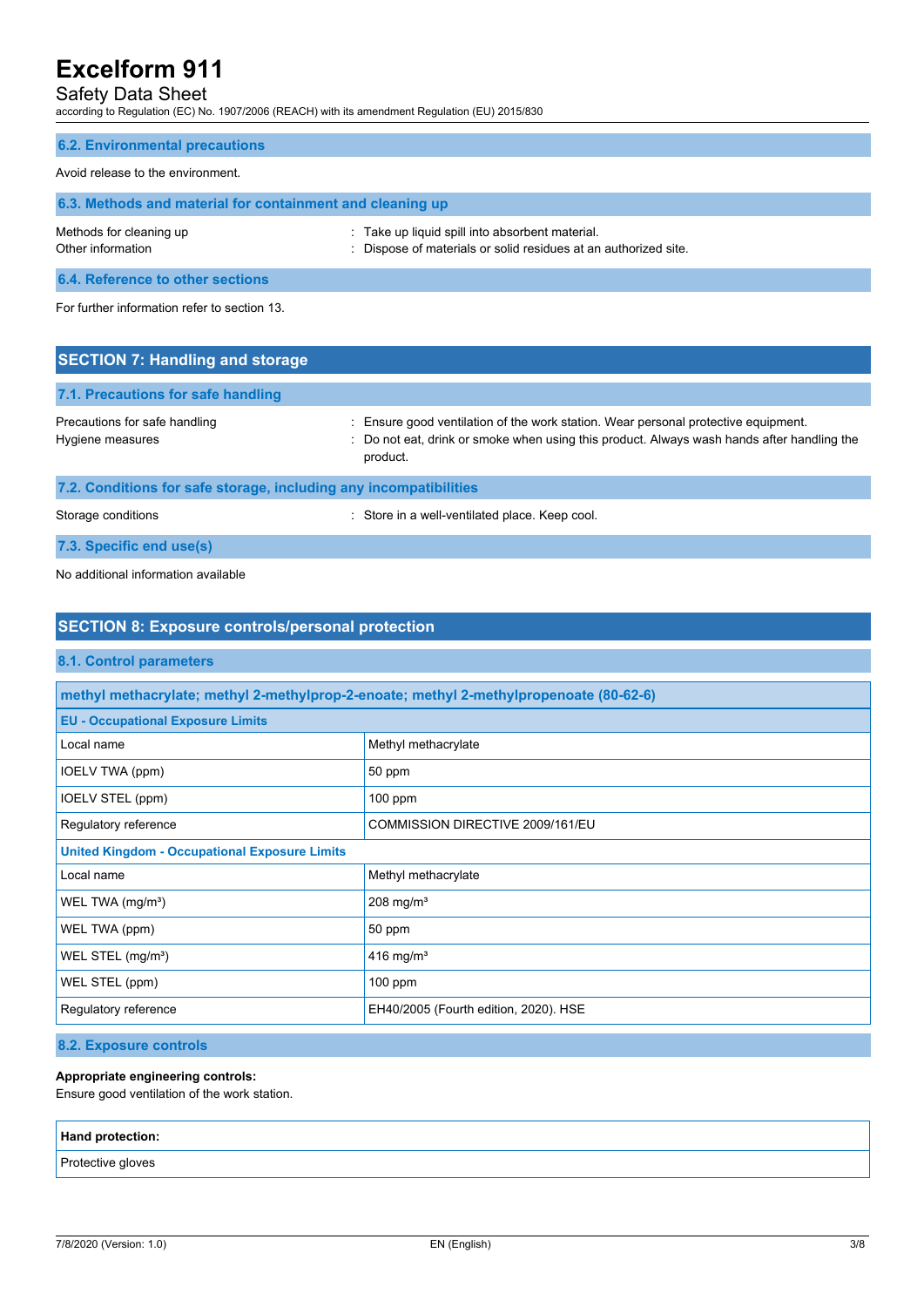# Safety Data Sheet

according to Regulation (EC) No. 1907/2006 (REACH) with its amendment Regulation (EU) 2015/830

### **Eye protection:**

Safety glasses

#### **Skin and body protection:**

Wear suitable protective clothing

#### **Respiratory protection:**

In case of insufficient ventilation, wear suitable respiratory equipment

#### **Personal protective equipment symbol(s):**



#### **Environmental exposure controls:** Avoid release to the environment.

### **SECTION 9: Physical and chemical properties**

#### **9.1. Information on basic physical and chemical properties**

| Physical state                                  | Liquid                              |
|-------------------------------------------------|-------------------------------------|
| Colour                                          | Yellow                              |
| Odour                                           | Characteristic odour.               |
| Odour threshold                                 | No data available                   |
| рH                                              | No data available.                  |
| Relative evaporation rate (butylacetate=1)      | No data available                   |
| Melting point                                   | Not applicable                      |
| Freezing point                                  | No data available                   |
| Boiling point                                   | No data available                   |
| Flash point                                     | >228 °C                             |
| Auto-ignition temperature                       | No data available.                  |
| Decomposition temperature                       | No data available                   |
| Flammability (solid, gas)                       | Not applicable                      |
| Vapour pressure                                 | No data available                   |
| Relative vapour density at 20 °C                | No data available.                  |
| Relative density                                | 1.024 @ 20 deg C                    |
| Solubility                                      | insoluble in water                  |
| Partition coefficient n-octanol/water (Log Pow) | No data available                   |
| Viscosity, kinematic                            | 128.4 mm <sup>2</sup> /s @ 40 deg C |
| Viscosity, dynamic                              | No data available                   |
| <b>Explosive properties</b>                     | No data available                   |
| Oxidising properties                            | No data available                   |
| <b>Explosive limits</b>                         | No data available                   |

#### **9.2. Other information**

No additional information available

# **SECTION 10: Stability and reactivity**

#### **10.1. Reactivity**

The product is non-reactive under normal conditions of use, storage and transport.

### **10.2. Chemical stability**

Stable under normal conditions.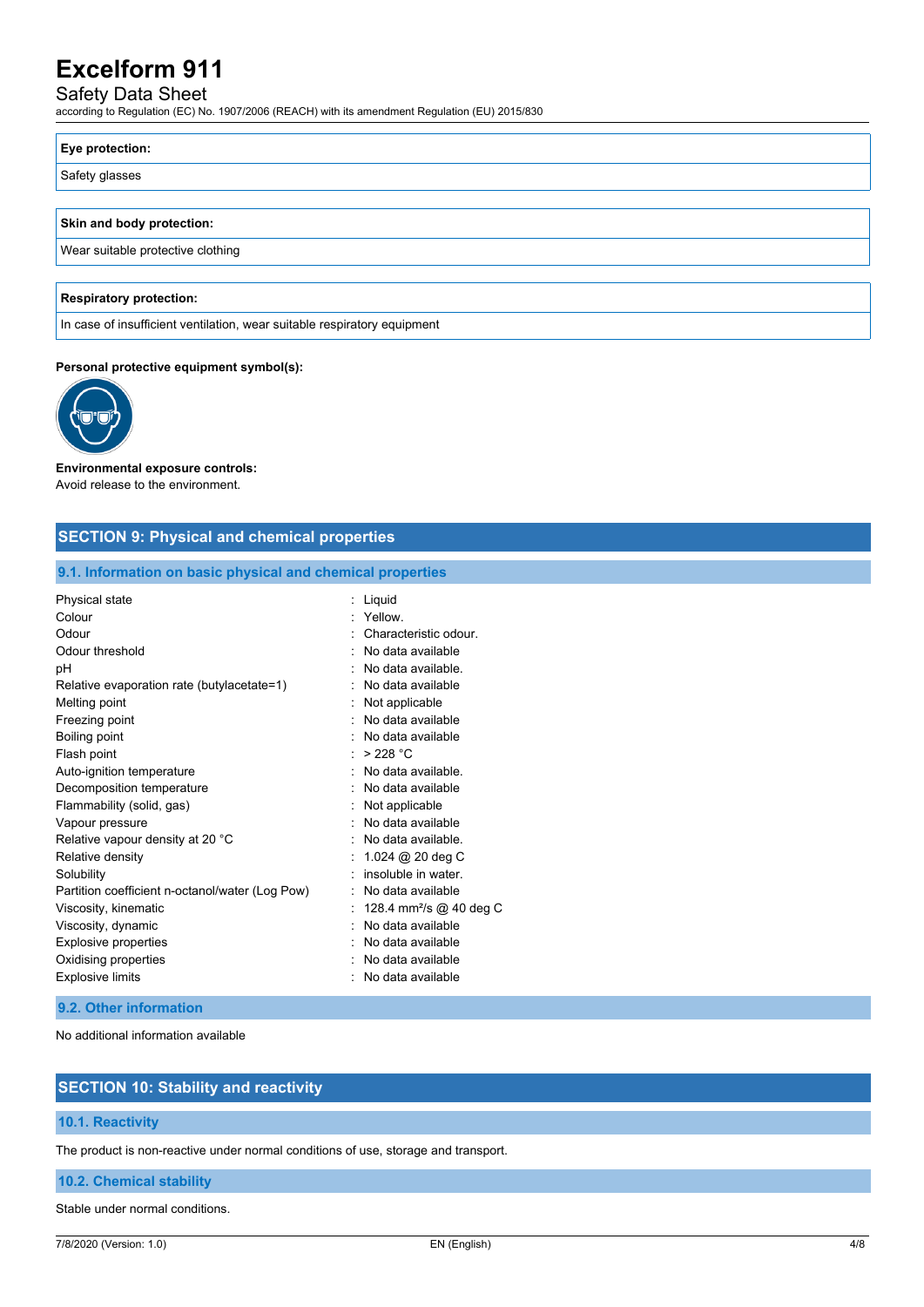# Safety Data Sheet

according to Regulation (EC) No. 1907/2006 (REACH) with its amendment Regulation (EU) 2015/830

#### **10.3. Possibility of hazardous reactions**

No dangerous reactions known under normal conditions of use.

#### **10.4. Conditions to avoid**

None under recommended storage and handling conditions (see section 7).

#### **10.5. Incompatible materials**

No additional information available

**10.6. Hazardous decomposition products**

Under normal conditions of storage and use, hazardous decomposition products should not be produced.

# **SECTION 11: Toxicological information 11.1. Information on toxicological effects** Acute toxicity (oral) **interpretent in the contract of the Cassified** in Not classified Acute toxicity (dermal) **Example 20** Acute toxicity (dermal) Acute toxicity (inhalation) **induces**  $\vdots$  Not classified Skin corrosion/irritation **in the set of the set of the set of the set of the set of the set of the set of the set of the set of the set of the set of the set of the set of the set of the set of the set of the set of the s** pH: No data available. Serious eye damage/irritation **in the serious contract of the Serious** Serious eye damage/irritation pH: No data available. Respiratory or skin sensitisation : Not classified Germ cell mutagenicity **Second Contract Contract Contract Contract Contract Contract Contract Contract Contract Contract Contract Contract Contract Contract Contract Contract Contract Contract Contract Contract Contract Co** Carcinogenicity **Carcinogenicity Carcinogenicity Carcinogenicity Carcinogenicity** Reproductive toxicity in the set of the set of the Reproductive toxicity STOT-single exposure in the state of the state of the STOT-single exposure STOT-repeated exposure in the state of the state of the STOT-repeated exposure Aspiration hazard **in the set of the set of the set of the set of the set of the set of the set of the set of the set of the set of the set of the set of the set of the set of the set of the set of the set of the set of th Excelform 911** Viscosity, kinematic **128.4 mm**<sup>2</sup>/s @ 40 deg C

| <b>SECTION 12: Ecological information</b>                    |                                                                                                                            |
|--------------------------------------------------------------|----------------------------------------------------------------------------------------------------------------------------|
|                                                              |                                                                                                                            |
| 12.1. Toxicity                                               |                                                                                                                            |
| Ecology - general                                            | : The product is not considered harmful to aquatic organisms nor to cause long-term adverse<br>effects in the environment. |
| Hazardous to the aquatic environment, short-term<br>(acute)  | : Not classified                                                                                                           |
| Hazardous to the aquatic environment, long-term<br>(chronic) | : Not classified                                                                                                           |
| Not rapidly degradable                                       |                                                                                                                            |
| 12.2. Persistence and degradability                          |                                                                                                                            |
| No additional information available                          |                                                                                                                            |
| 12.3. Bioaccumulative potential                              |                                                                                                                            |
| No additional information quailable                          |                                                                                                                            |

#### No additional information available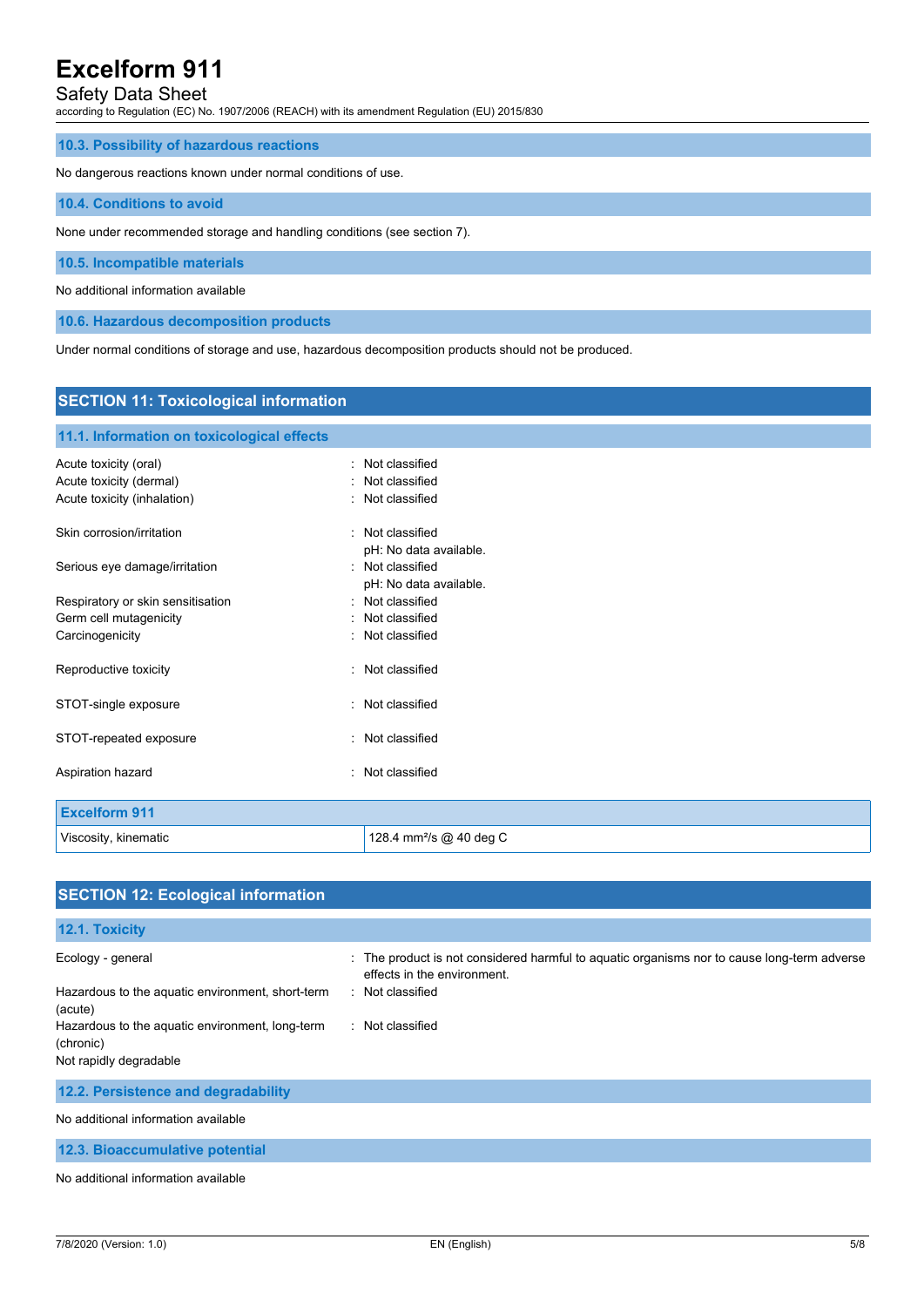# Safety Data Sheet

according to Regulation (EC) No. 1907/2006 (REACH) with its amendment Regulation (EU) 2015/830

#### **12.4. Mobility in soil**

No additional information available

**12.5. Results of PBT and vPvB assessment**

No additional information available

**12.6. Other adverse effects**

No additional information available

### **SECTION 13: Disposal considerations**

**13.1. Waste treatment methods**

Waste treatment methods : Dispose of contents/container in accordance with licensed collector's sorting instructions.

#### **SECTION 14: Transport information**

In accordance with ADR / RID / IMDG / IATA / ADN **ADR IMDG IATA ADN RID 14.1. UN number** UN - Not applicable Not applicable Not applicable Not applicable Not applicable **14.2. UN proper shipping name** Not applicable  $\vert$  Not applicable  $\vert$  Not applicable  $\vert$  Not applicable  $\vert$  Not applicable **14.3. Transport hazard class(es)** Not applicable  $\blacksquare$  Not applicable  $\blacksquare$  Not applicable  $\blacksquare$  Not applicable  $\blacksquare$  Not applicable **14.4. Packing group** Not applicable Not applicable Not applicable Not applicable Not applicable **14.5. Environmental hazards** Dangerous for the environment : No Not applicable Not applicable Not applicable Not applicable No supplementary information available

**14.6. Special precautions for user**

**Overland transport** No data available **Transport by sea** Not applicable **Air transport** Not applicable **Inland waterway transport** Not applicable **Rail transport**

Not applicable

**14.7. Transport in bulk according to Annex II of Marpol and the IBC Code**

Not applicable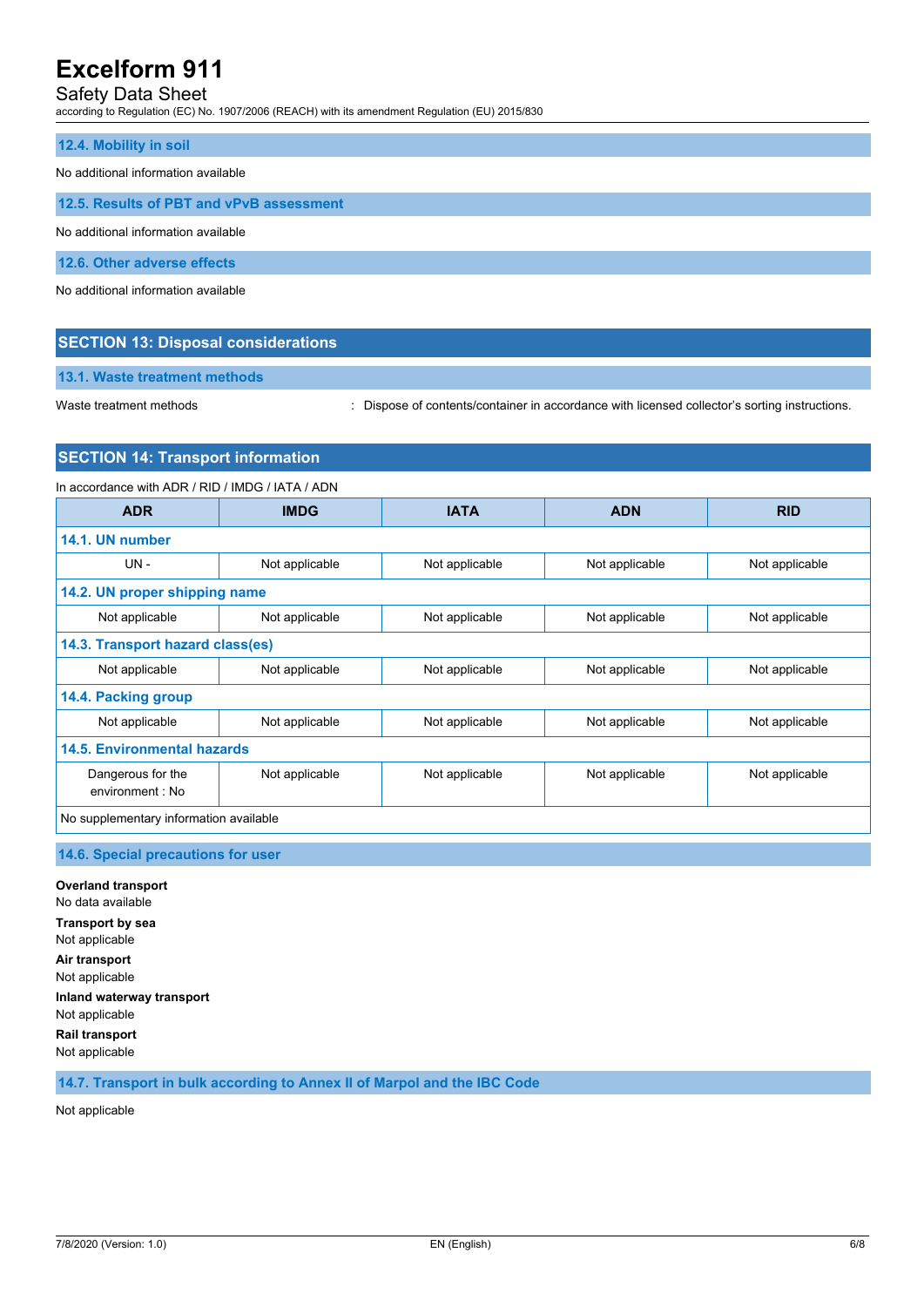# Safety Data Sheet

according to Regulation (EC) No. 1907/2006 (REACH) with its amendment Regulation (EU) 2015/830

### **SECTION 15: Regulatory information**

**15.1. Safety, health and environmental regulations/legislation specific for the substance or mixture**

#### **15.1.1. EU-Regulations**

Contains no REACH substances with Annex XVII restrictions

Contains no substance on the REACH candidate list

Contains no REACH Annex XIV substances

Contains no substance subject to Regulation (EU) No 649/2012 of the European Parliament and of the Council of 4 July 2012 concerning the export and import of hazardous chemicals.

Contains no substance subject to Regulation (EU) No 2019/1021 of the European Parliament and of the Council of 20 June 2019 on persistent organic pollutants

#### **15.1.2. National regulations**

No additional information available

**15.2. Chemical safety assessment**

No chemical safety assessment has been carried out

# **SECTION 16: Other information**

### **Abbreviations and acronyms:**

| ADN          | European Agreement concerning the International Carriage of Dangerous Goods by Inland Waterways   |
|--------------|---------------------------------------------------------------------------------------------------|
| <b>ADR</b>   | European Agreement concerning the International Carriage of Dangerous Goods by Road               |
| <b>ATE</b>   | <b>Acute Toxicity Estimate</b>                                                                    |
| <b>BLV</b>   | <b>Biological limit value</b>                                                                     |
| CAS-No.      | <b>Chemical Abstract Service number</b>                                                           |
| CLP          | Classification Labelling Packaging Regulation; Regulation (EC) No 1272/2008                       |
| <b>DMEL</b>  | <b>Derived Minimal Effect level</b>                                                               |
| <b>DNEL</b>  | Derived-No Effect Level                                                                           |
| <b>EC50</b>  | Median effective concentration                                                                    |
| EC-No.       | European Community number                                                                         |
| <b>EN</b>    | European Standard                                                                                 |
| <b>IATA</b>  | International Air Transport Association                                                           |
| <b>IMDG</b>  | International Maritime Dangerous Goods                                                            |
| <b>LC50</b>  | Median lethal concentration                                                                       |
| LD50         | Median lethal dose                                                                                |
| <b>LOAEL</b> | Lowest Observed Adverse Effect Level                                                              |
| <b>NOAEC</b> | No-Observed Adverse Effect Concentration                                                          |
| <b>NOAEL</b> | No-Observed Adverse Effect Level                                                                  |
| <b>NOEC</b>  | No-Observed Effect Concentration                                                                  |
| OEL          | Occupational Exposure Limit                                                                       |
| PBT          | Persistent Bioaccumulative Toxic                                                                  |
| PNEC         | <b>Predicted No-Effect Concentration</b>                                                          |
| <b>REACH</b> | Registration, Evaluation, Authorisation and Restriction of Chemicals Regulation (EC) No 1907/2006 |
| <b>RID</b>   | Regulations concerning the International Carriage of Dangerous Goods by Rail                      |
| <b>SDS</b>   | Safety Data Sheet                                                                                 |
|              |                                                                                                   |